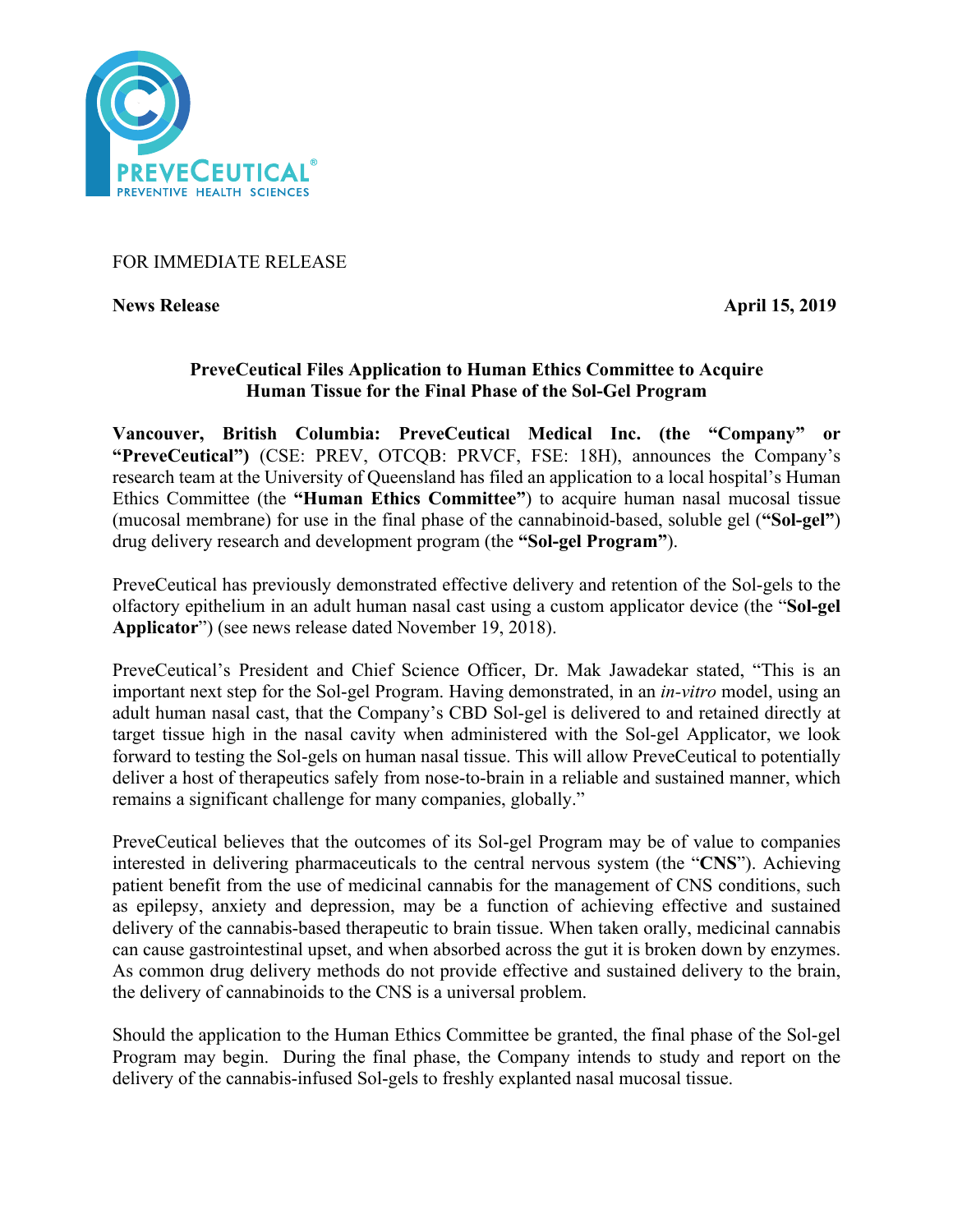## *About PreveCeutical*

PreveCeutical is a health sciences company that develops innovative options for preventive and curative therapies utilising organic and nature identical products.

PreveCeutical aims to be a leader in preventive health sciences and currently has five research and development programs, including: dual gene therapy for curative and prevention therapies for diabetes and obesity; the Sol-gel Program; Nature Identical™ peptides for treatment of various ailments; non-addictive analgesic peptides as a replacement to the highly addictive analgesics such as morphine, fentanyl and oxycodone; and a therapeutic product for treating athletes who suffer from concussions (mild traumatic brain injury).

For more information about PreveCeutical, please visit www.PreveCeutical.com, follow us on Twitter: http://twitter.com/PreveCeuticals and Facebook: www.facebook.com/PreveCeutical.

## *On Behalf of the Board of Directors*

*"Dr. Makarand (Mak) Jawadekar"* President& Chief Science Officer

## *For further information, please contact:*

Deanna Kress Director of Corporate Communications & Investor Relations +1-778-999-6063 deanna@PreveCeutical.com

#### *Forward-Looking Statements:*

This news release contains forward-looking statements and forward-looking information (collectively, "forwardlooking statements") within the meaning of applicable Canadian and U.S. securities legislation, including the United States *Private Securities Litigation Reform Act of 1995*. All statements in this news release that are not purely historical are forward-looking statements and include any statements regarding beliefs, plans, expectations and orientations regarding the future including, without limitation, the ability of the Company to have its application to acquire human nasal mucosal tissue by the Human Ethics Committee approved, and if approved, to acquire human nasal mucosal tissue, and the Company's anticipated business plans and its prospect of success in executing its proposed plans. Often, but not always, forward-looking statements can be identified by words such as "will", "pro forma", "plans", "expects", "may", "should", "budget", "schedules", "estimates", "forecasts", "intends", "anticipates", "believes", "potential", "proposes" or variations of such words including negative variations thereof and phrases that refer to certain actions, events or results that may, could, would, might or will occur or be taken or achieved. Actual results could differ from those projected in any forward-looking statements due to numerous factors including risks and uncertainties relating to the risks associated with the completion of Sol-gel Program, actual results from clinical trials, dependence on collaborative partners and the prospects for negotiating additional corporate collaborations or licensing arrangements and their timing, the inability of the Company, to, among other things, protect its intellectual property, obtain any required governmental, regulatory or stock exchange approvals, permits, consents or authorizations required, including Canadian Securities Exchange acceptance of any planned future activities, commercialise any therapeutics from the Company's research programs, pursue business partnerships, complete its research programs as planned, and obtain the financing required to carry out its planned future activities. Other factors such as general economic, market or business conditions or changes in laws, regulations and policies affecting the biotechnology or pharmaceutical industry, may also adversely affect the future results or performance of the Company. These forward-looking statements are made as of the date of this news release and, unless required by applicable law, the Company assumes no obligation to update the forward-looking statements or to update the reasons why actual results could differ from those projected in these forward-looking statements. Although the Company believes that